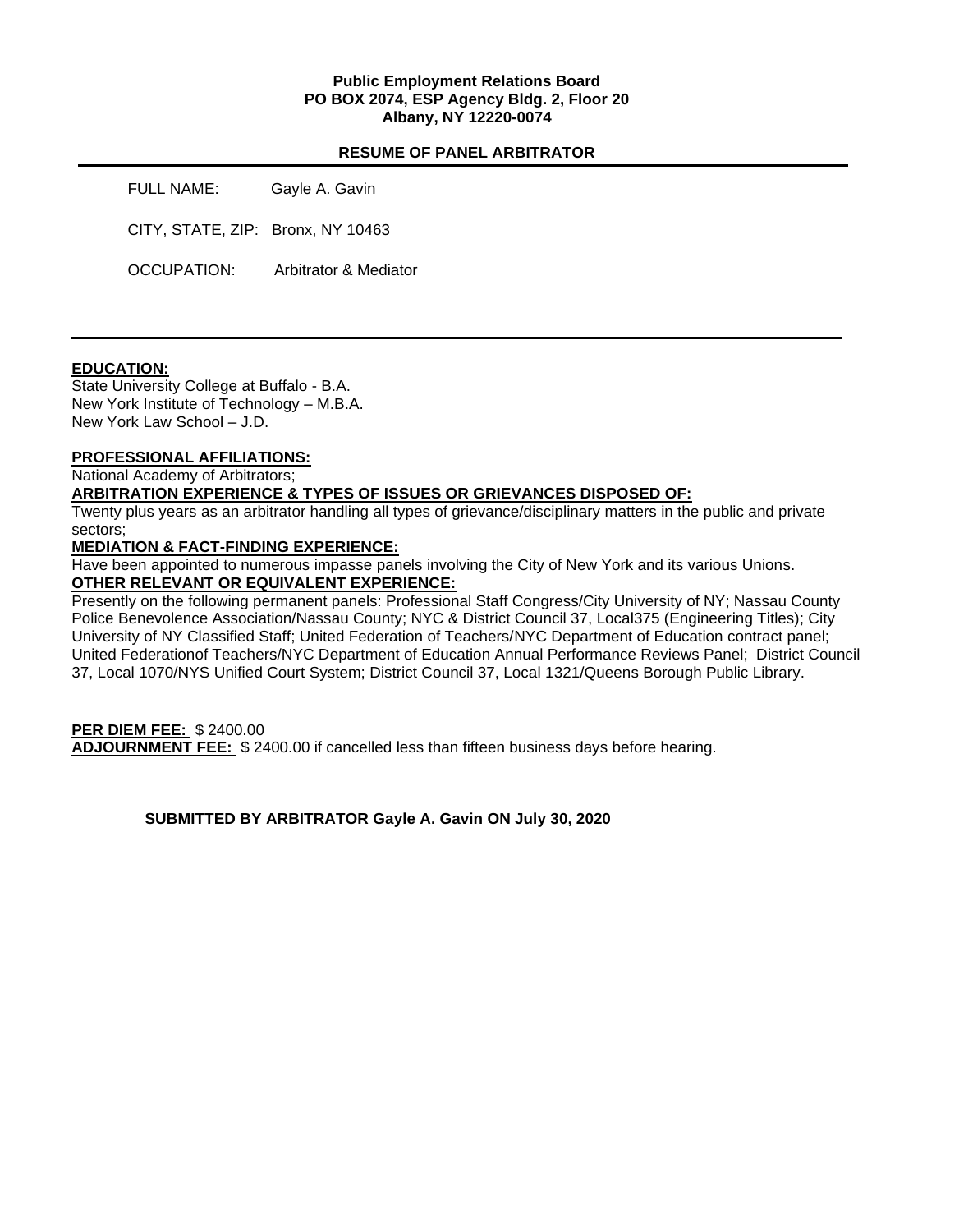#### **Public Employment Relations Board PO BOX 2074, ESP Agency Bldg. 2, Floor 20 Albany, NY 12220-0074**

## **BILLING DISCLOSURE STATEMENT**

ARBITRATOR'S NAME: Gayle A. Gavin

The following is a description of my fees and expenses:

## A) HEARING TIME.

- (1) My per diem is \$2400 for each day or any part thereof spent hearing a case.
- (2) If a hearing day exceeds 6 hours, I charge:

 $\Box$ a second full per diem  $x - a$  prorated per diem

 $\Box$ no additional charge  $\Box$ other (describe) :

(3) Additional comments:

B) STUDY TIME.

- (1) I charge \$ 2400 for each day spent in preparation of the opinion and award.
- (2) This charge x will be prorated for partial days devoted to such preparation.
- (3) Additional comments:

### C) TRAVEL TIME AND EXPENSES.

(1) When travel time plus hearing time exceeds 8 hours in a calendar day:

 $\Box$  Not applicable (no additional charge)

- X- I charge as follows (describe): pro rata per diem rate.
- (2) I charge for actual, travel-related expenses incurred in connection with the case X YES

Where appropriate, a mileage charge for auto travel will be billed at:

 $X$  - Prevailing IRS rate  $\Box$  Other (describe):

(3) When the scheduled hearing day(s) requires an overnight stay:

I charge as follows (describe): per diem rate of \$2400.

(4) Additional Comments: